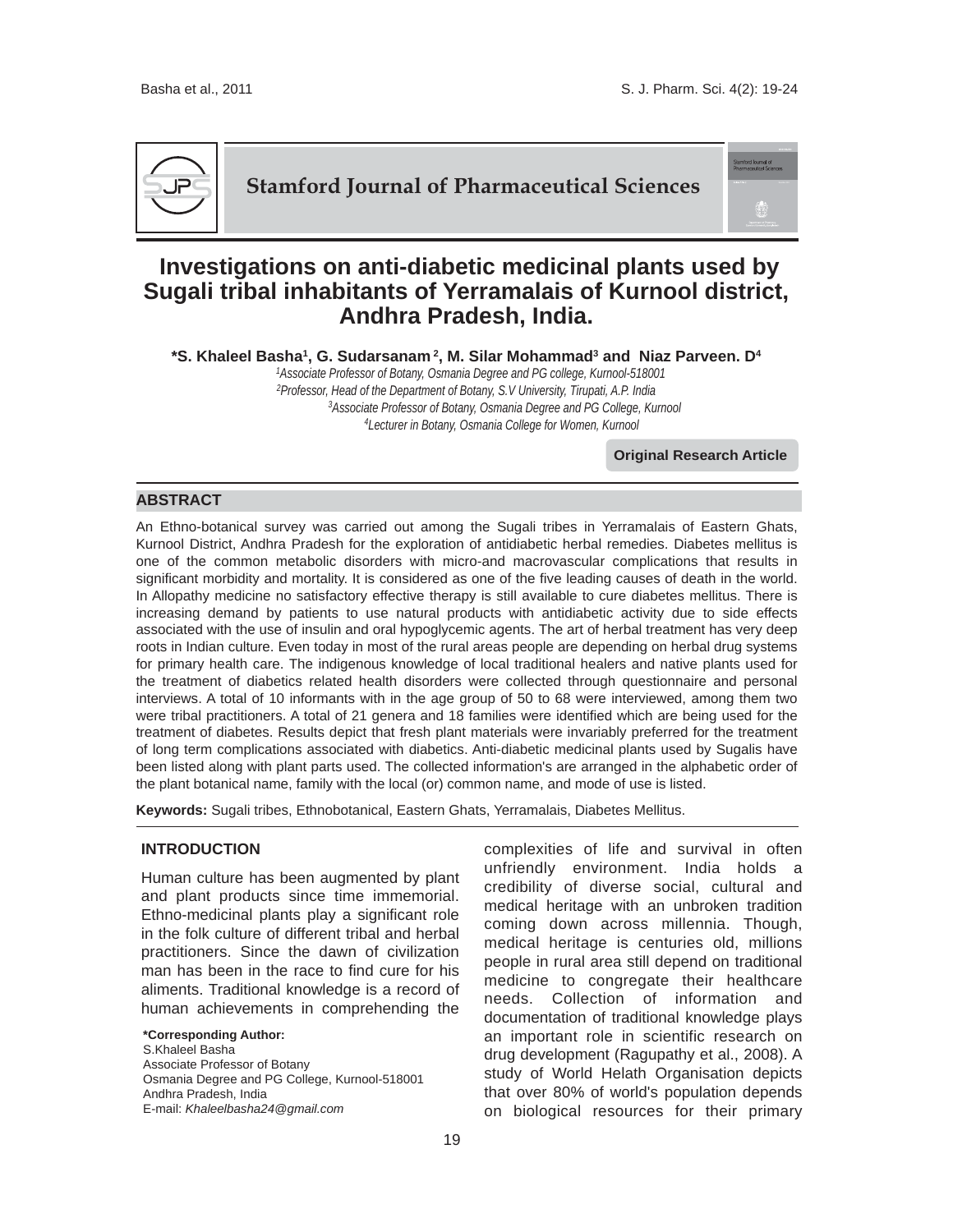healthcare demands (WHO, 2000). Plants have been used in traditional medicine for several thousand years (Abu-Rabia, 2005). The knowledge of medicinal plants has been accumulated in the course of many centuries based on different medicinal systems such as Ayurveda, Unani and Siddha. In India, it is reported that traditional healers use 2500 plant species and 100 species of plants serve as regular sources of medicine (Pei, 2001). The plant-based traditional medical systems continue to provide the primary health care to more than three-quarters of the world's populace. Indigenous herbal treatment is a part of the culture and dominant mode of therapy in most of the developing countries. Ethnobotanical research can provide a wealth of information regarding both past and present relationships between plants and the traditional societies. Diabetes mellitus is the major endocrine disorder (Burke JP 2003) responsible for renal failure, blindness or diabetic cataract (Thylefors et al., 1990) poor metabolic control (Donnelyy et al., 2000), increased risk of cardiovascular disease including atherosclerosis and AGE (advanced glycation end) products. (Yolozawa et al., 2004). Antioxidants play an important role to protect against damage by reactive oxygen species and their role in diabetes has been evaluated. Many plant extracts and products were shown to possess significant antioxidant activity (Sabu et al., 2002).

The International Diabetes Federation estimates that the number of diabetic patients in India more than doubled from 19 million in 1995 to 40.9 million in 2007. It is projected to increase to 69.9 million by 2025. Currently, up to 11 per cent of India's urban population and 3 per cent of rural population above the age of 15 has diabetes (Saikat Neogi, 2007). Every fifth patient visiting a consulting physician is a diabetic and every seventh patient visiting a family physician is a diabetic (Abid et al., 2010). Keeping in view the alarming increases in the incidence and prevalence of diabetic in India, the WHO has declared India as the Diabetic capital of the world. Studies have shown that increasing patient knowledge regarding disease and its complications has significant benefits with

regard to patient compliance to treatment and decreasing complications associated with the disease.

"Diabetes" is a metabolic syndrome of multiple etiologies characterized by chronic hyperglycemia with abnormalities in carbohydrate, fat and protein metabolism due to defect in insulin secretions. Different types of diabetes have been identified and categorized as Type I Diabetes, Type II Diabetes and Gestational Diabetes. Type 1 diabetes develops because the body immune system mistakenly destroys the beta cells in the islet tissue of the pancreas that produce insulin. Diabetes mellitus is one of the most common metabolic diseases in the world. It is a group of disorders that are associated with high blood sugar levels which often leads to complications such as retinopathy (total blindness), neuropathyand (circulatory problem), myopathy (coronary heart disease), kidney failure, that may result in ambulation nerve problem and premature death. It is also associated with health complications including renal failure with risk of foot ulcers, including sexual dysfunction, heart disease and stroke. Diabetes is due to deficiency of Insulin hormone. Insulin is a protein hormone secreted by groups of cells within in pancreas called islet cells. Medicinal plants used to treat diabetic conditions are of considerable interest and a number of pants have shown varying degrees of hypoglycemic and antihyperglycemic activity (Ignacimuthu et al., 2006). Since antiquity, diabetes has been treated with plant medicines. Ethnobotanical studies of traditional herbal remedies used for diabetes around the world have identified more than 1,200 species of plants with hypoglycemic activity (Babu et al, 2006). Natural medicines used in the traditional Chinese medical system for therapy of diabetes mellitus (Li et al., 2004). In India, indigenous remedies have been used in the treatment of Diabetes mellitus since the time of Charaka and Sushruta 6th century BC (Grover and Vats, 2001). Ayurveda and other Indian traditional medicine use plants in treatment of diabetics (Chopra et al, 1986). However, traditional knowledge, derived empirically, has to be supported by scientific testing.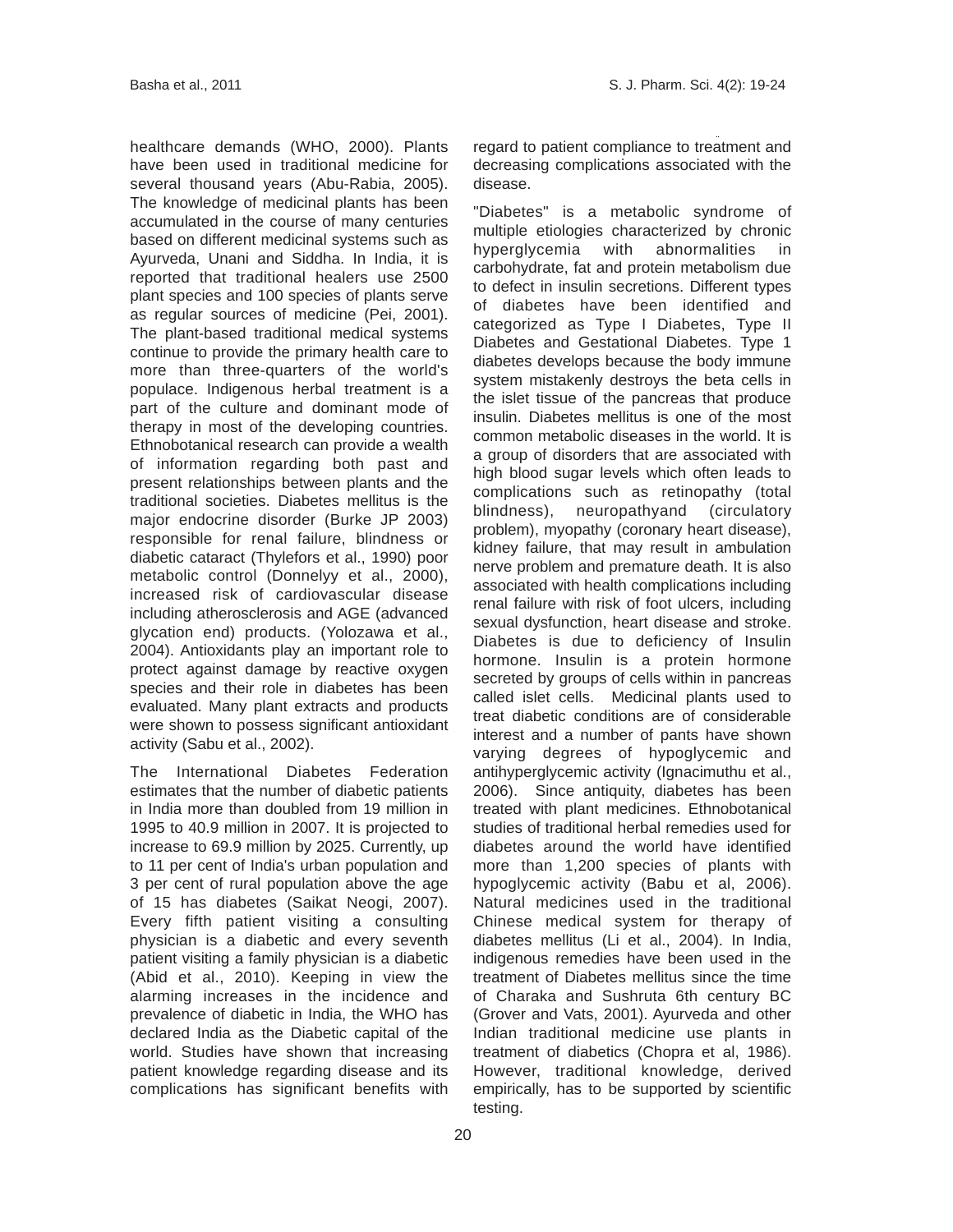Modern therapies are far too costly and also they are beyond the reach of tribal people to be practiced for the majority of diabetes researchers; so the ethnophamacological use of herbal remedies for the treatment of diabetes is an area of study, which ripe with potential as a starting point in the development of alternative, in-expensive therapies. Several herbs have shown antidiabetic activity when assessed with the available experimental techniques (Mukherjee et al., 2006). Wide array of plant derived compounds with consistent antidiabetic activity have proven their possible use in the treatment of DM (Farnsworth, 1998). Plants like Allium cepa, Allium sativum, Aloe vera, Cajanus cajan, Coccinia indica, Caesalpinia bonducella, Ficus bengalenesis, Gymnema sylvestre, Momordica charantia (Grover et al., 2002, Satyanarayana et al., 2010), Ocimum sanctum, Pterocarpus marsupium, Swertia chirayita, Syzigium cumini, Tinospora cordifolia and Trigonella foenumgraecum (Prasanth and Kumar, 2009) have been studied in relation to diabetes and their complications. Asparagus racemosus, Butea monosperma, Cathanranthus roseus, and Coccinia indica are consistently used by the tribal communities for the treatment of diabetes (Rana et al., 1999) as well as in modern medicine. However, these plants have shown varying degree of hypoglycemic and anti-hyperglycemic activity.

Quite a handful of tribes reside in every nook corners of Eastern Ghats of the state Andhra Pradesh. Sugalis tribal community is one of the nomadic tribes who have settled down in Yerramalai in isolated villages called Thandas. Thndas like Gummitham thanda, Sugali Lobai are visited. The historical evidences reveal that they associated themselves with the forest which provides them all their day-to-day requirements. The present paper deals with the Sugalis (also called as Banjaras or Lambadies ),one of the largest and advanced tribes of Andhra Pradesh, inhabiting the Yerramalais range of Eastern Ghats of Kurnool District of Andhra Pradesh.

The main objective of this paper is to analyze how these tribal pastoralists and peasants, agriculturists have interacted with the forest medicinal plants in utilizing them for diabetes. Sugalis are still using the natural resources available in their surrounding to treat many diseases and accidental derangements. The main objective of this study was to assess the diversity of ethnomedicinal plants used by Sugalis and document the traditional medical practices followed in healing complications associated with diabetics. Similar ethnobotanical studies have been elsewhere to document the traditional knowledge that has been vanishing. Therefore, documenting indigenous knowledge is important from the view point of conservation of biological resources and their sustainable utilization in the management of Diabetics and its related complications. Traditional phototherapeutic treatment may provide the voluble clues for the development of new oral hypoglycemic agents and simple dietary adjuncts. Considering this we want to bring a awareness in urban people how diabetes disorders are prevented by tribal people.

# **MATERIAL AND METHODS**

## **Study area**

Kurnool district is present in Andhra Pradesh, situated between eastern longitudes of 76 58'- 78 56' and northern latitudes of 14 54'- 16 14'. The district is bounded by Prakasam district on the east, Anantapur and Kadapa district on the south while Bellary district of Karnataka state forms the western boundary. Yerramalais forest consists of 75% weathered rocks and remaining 25% forest is green and are scattered, not in continues range. Yerramalis forest covers over 1 lakh of the 4 laks hectares of forest in Kurnool district. Yerramalais receives very low rainfall and they come under the Sothern thorn forest. The vegetation is varied depending upon the climate and edaphic factors. Some parts of the forest show valleys with streams in Owk, Maddilet, Racherla, North Dhone, Gani and Lanjabanda forest showing slightly degraded deciduous type of vegetation.

# **Ethnobotanical Survey**

Frequent field surveys were conducted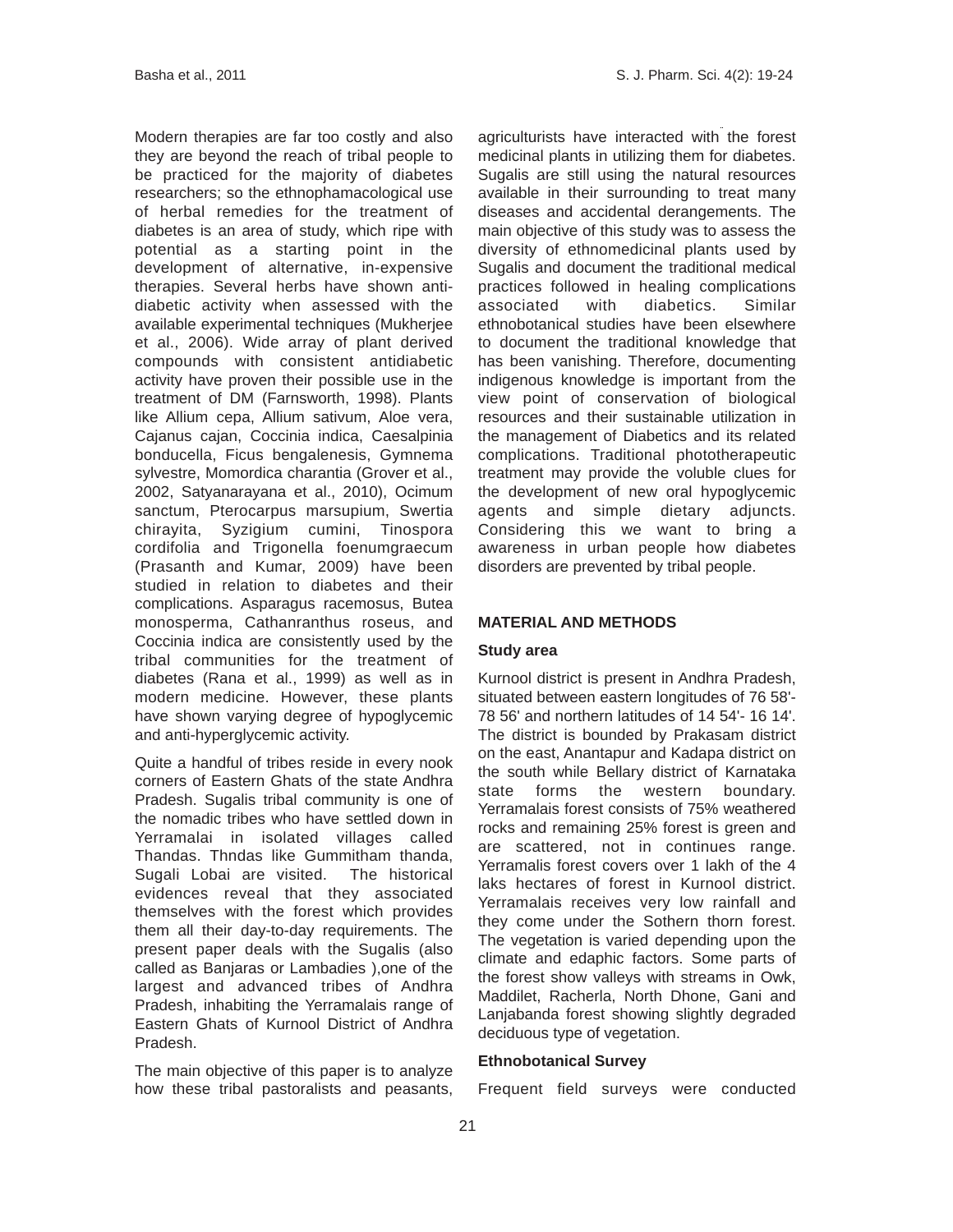throughout the Yerramalis forest of Eastern Ghats of Kurnool district during February 2008 to Mar 2010 .The data were collected from traditional healers, vaidyas and elder sugalis following the methodology of (Jain and Goel,1995). The study was conducted during 2008-2010 visiting regularly Sugali thandas and Lobais. The information regarding the usage of antidote medicinal plants available in the local thandas for treating various poisonous bites was collected directly by contacting the herbal doctors called local Vaidhyas or traditional healers, villagers and housewives. About 15 thandas were interviewed. During the interview the 10 informants whose age ranged from 50 to 80 years old, displayed specimens of antidiabetic medicinal plants. Some informants were taken to the forest to locate the plants. First hand information on their traditional medicine was recorded; repeated enquiries were made to understand their knowledge, and methods of diagnosis and treatment. Data were collected on the specific part of the plants used collection, method of usage of the drug and dosage of the drug, dosage of administration. The medicinal plants are indentified with the help Flora of Presidency of Madras (Gamble, 1935) and Flora of Kurnool District (Raju et al.,1985) and finally confirmed with the herbarium of S.K.University, Anantapur. The collected plants are stored in the herbarium Osmania College, Kurnool. Present study was carried out in Yerramalais forest of Kurnool district during Feb 2008 to March 2010. The ethnobotanical data were collected through interviews, discussions and observations. Information was recorded specially form people who were familiar with herbal medicines.

## **RESULTS AND DISCUSSION**

A total of 21 plant species belonging to 18 families have been recorded in the present study (Table 1). However, plants like G. sylvestre, M. indica, M. charantia, M. koeingii, S. cumini, and T. foenum-graecum were more frequently used by the people in the area. Plant species belonging to families of Fabaceae (2), Annonaceae (2), Acanthaceae (1), Asclepiadaceae (1), Anacardiaceae (1), Cucurbitaceae (2) Myrtaceae(1), Combretaceae (1), Eupherbiaceae (1), Apocyanceae (1), Cyperaceae (1), Moraceae (1), Sterculiacae (1), Menispermaceae (1), Oxalidaceae (1), Asteraceae (1), Nyctaginaceae (1), and Caesalpinaceae (1). In addition, to the plants documented in the present study, many other plants have shown excellent positive outcomes in respect to diabetic complications such as diabetic nephropathy, fructose induced insulin resistance, and cataract. Recently, efficacies of T. foenum graecum, O. sanctum, P. marsupium, M. koeingii and B. juncea have been proven effective in the management of Diabetics and its related complications (Jung et al., 2006, Modak et al, 2007). The tribe Sugali preferred to use a diversity of native plants with medicinal utility. The chemical analysis of these plants showed that they contain antioxidants compounds especially; flavonoids and phenolics have been reported to enhance insulin secretion and scavenge free radicals that are generated during diabetic state (Marles and Farnsworth, 1995), which may play a vital role in reducing sugar levels. Flavonoids are well known to regenerate the damaged beta cells in the diabetic rats while phenolics are found to be effective antihyperglycemic agents (Chakravarthy et al., 1980; Manickam et al., 1997). During the study, a total of 21 species distributed among 21 genera belonging to 18 families used in the treatment of diabetes were identified and the plants have been collected in their flowering and fruiting stages as far as possible from the natural habitat. As far as plant part utility is concerned, leaves are used commonly, followed by stem bark, seeds and rhizome. The remedies are prepared in the form of extract/ juice followed by decoction, powder form and from raw plant parts. The present study perceived that the local people always prepare single plant to treat diabetes or the different parts of the same plant. To make better acceptability of herbal remedies that are taken orally, additives are not taken. The prepared herbal medicines are given as an antidiabetic only after the conditions of the patients are actually observed.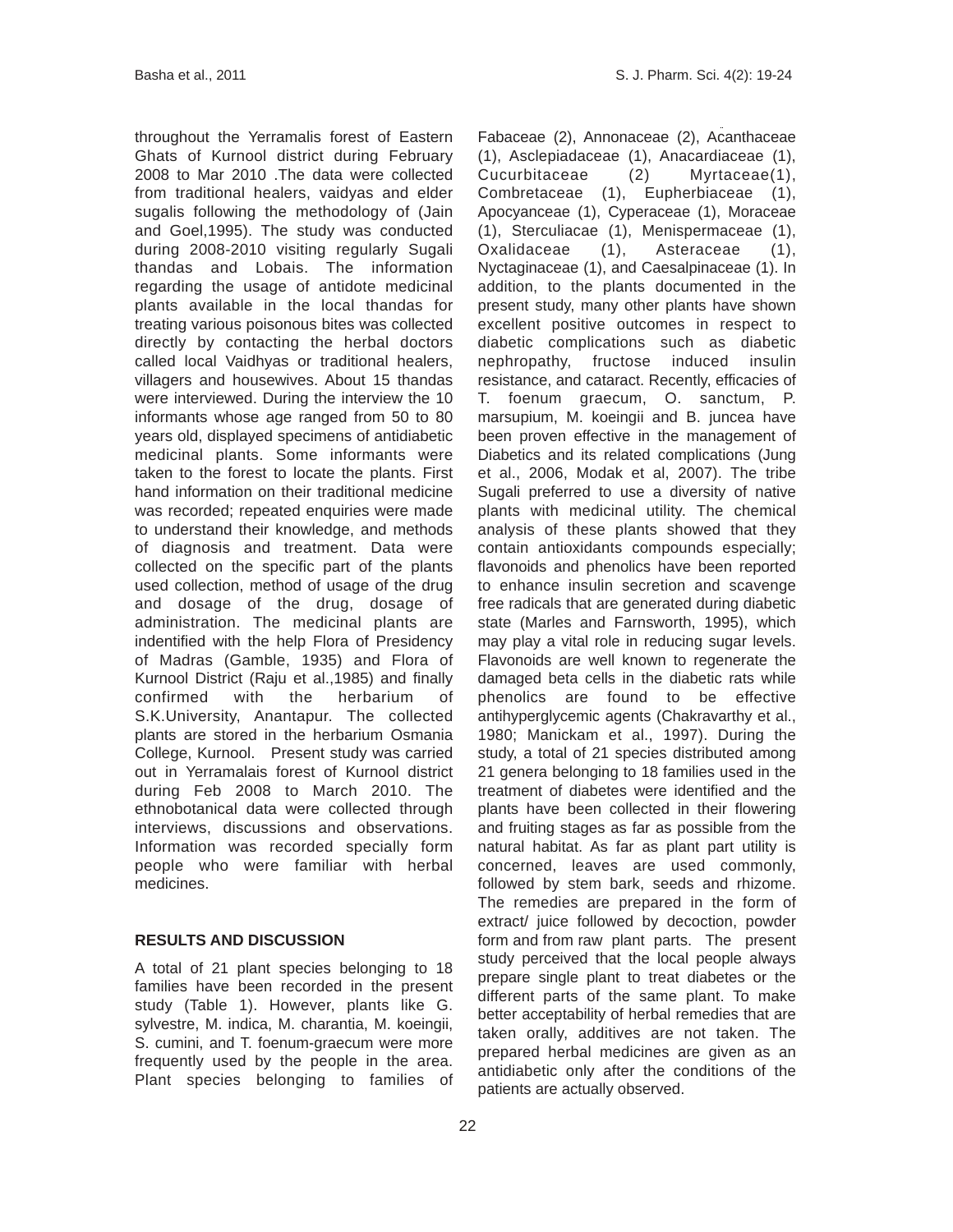#### **Table 1: List of antidiabetic Medicianl Plants used By Sugali Tribes.**

|                | <b>S.No Scintific name</b>                     | <b>Family</b>             | Local nane           | Mode of use                                                                                                                                      |
|----------------|------------------------------------------------|---------------------------|----------------------|--------------------------------------------------------------------------------------------------------------------------------------------------|
| 1              | Abrus precatorius L.                           | Fabaceae                  | Guruninda            | Leaf juice (2 teaspoon) given orally<br>twice a day till cure.                                                                                   |
| $\overline{2}$ | Annona squamosa L.                             | Annonaceae                | Sitphalam            | leaves (25 g) are taken with milk orally<br>daily in the morning                                                                                 |
| 3              | Andrographis paniculata (Burm. f.) Acanthaceae |                           | Neela vemu           | Decoction of the leaves (50 ml) is<br>prescribed thrice a day after food or<br>fresh raw leaves eaten every day.                                 |
| $\overline{4}$ | Coccinia grandis (L.)                          | Cucurbitaceae             | Donda                | Leaf juice and mucilage from immature<br>fruits (2 teaspoon) are given twice or<br>thrice a day after food                                       |
| 5              | Pongamia glabra                                | Fabaceae                  | Ganuga               | Tender leaves are mixied with trumeric<br>and made into small round structures<br>called gulicalu and taken early morning<br>with empty stomach. |
| 6              | Mangifera indica                               | Anacardiaceae Mameedi     |                      | Young brown rusty leaves are taken<br>taken early morning with empty stomach.                                                                    |
| $\overline{7}$ | Annona Squamosa                                | Annonaceae                | Seetaphalam          | Young leaves are taken early morning                                                                                                             |
| $\,8\,$        | Tinospra cordifolia                            | Menispermaceae Teepateega |                      | Bark extract is taken early morning                                                                                                              |
| 9              | Momordica charantia                            | Cucurbitaceae             | Kakara               | Leaf juice mixed with cucumber taken orally                                                                                                      |
| 10             | Gymnema sylvistre (Retz.)                      | Asclepiadaceae Podapthri  |                      | Leaf juice is taken early morning with<br>empty stomah                                                                                           |
| 11             | Bougainvillea spectabilis Willd                | Nyctaginacae              | Kagithal<br>puvvu    | Young tender leaves are takne early<br>mornning.                                                                                                 |
| 12             | Biophytum sensitivum (L.)                      | Oxaledaceae               | Pedda atipati        | Leaf juice is taken early morning with<br>empty stomah                                                                                           |
| 13             | Cassia auriculata                              | Caesalpiniaceae Thngedu   |                      | Root extract is taken orally.                                                                                                                    |
| 14             | Eugenia jambolana                              | Myrtaceae                 | Naeraedu.            | Seed powder is taken                                                                                                                             |
| 15             | Terminalia bellirica                           | Combretaceae              | thani                | dried fruit is taken                                                                                                                             |
| 16             | Ricinus communis                               | Euphorbiaceae             | Amudamu              | Dried root powdwer is taken early morning.                                                                                                       |
| 17             | Vernonia anthelmintica                         | Asteraceae                | shadevi              | Seed powder is taken                                                                                                                             |
| 18             | Vinca rosea                                    | Apocynaceae               | <b>Billa Ganneru</b> | Dried whole plant extract is taken.                                                                                                              |
| 19             | Cyperus rotundus L.                            | Cyperaceae                | Tunga musti          | dry tuber powder is administered daily twice                                                                                                     |
| 20             | Ficus hispida                                  | Moraceae                  | <b>Bommidi</b>       | ripe furits are consumed daily.stembark is used                                                                                                  |
| 21             | Helicteres isora                               | Sterculiaceae             | Malikaya             | Root extract is taken orally.                                                                                                                    |

Herbal remedies are considered the oldest forms of health care known to mankind on this earth. Prior to the development of modern medicine, the traditional systems of medicine that have evolved over the centuries within various communities, are still maintained as a great traditional knowledge base in herbal medicines (Mukherjee and Wahil, 2006). Traditionally, this treasure of knowledge has

been passed on orally from generation to generation without any written document (Samy and Ignacimuthu, 2000) and is still retained by various indigenous groups around the world.